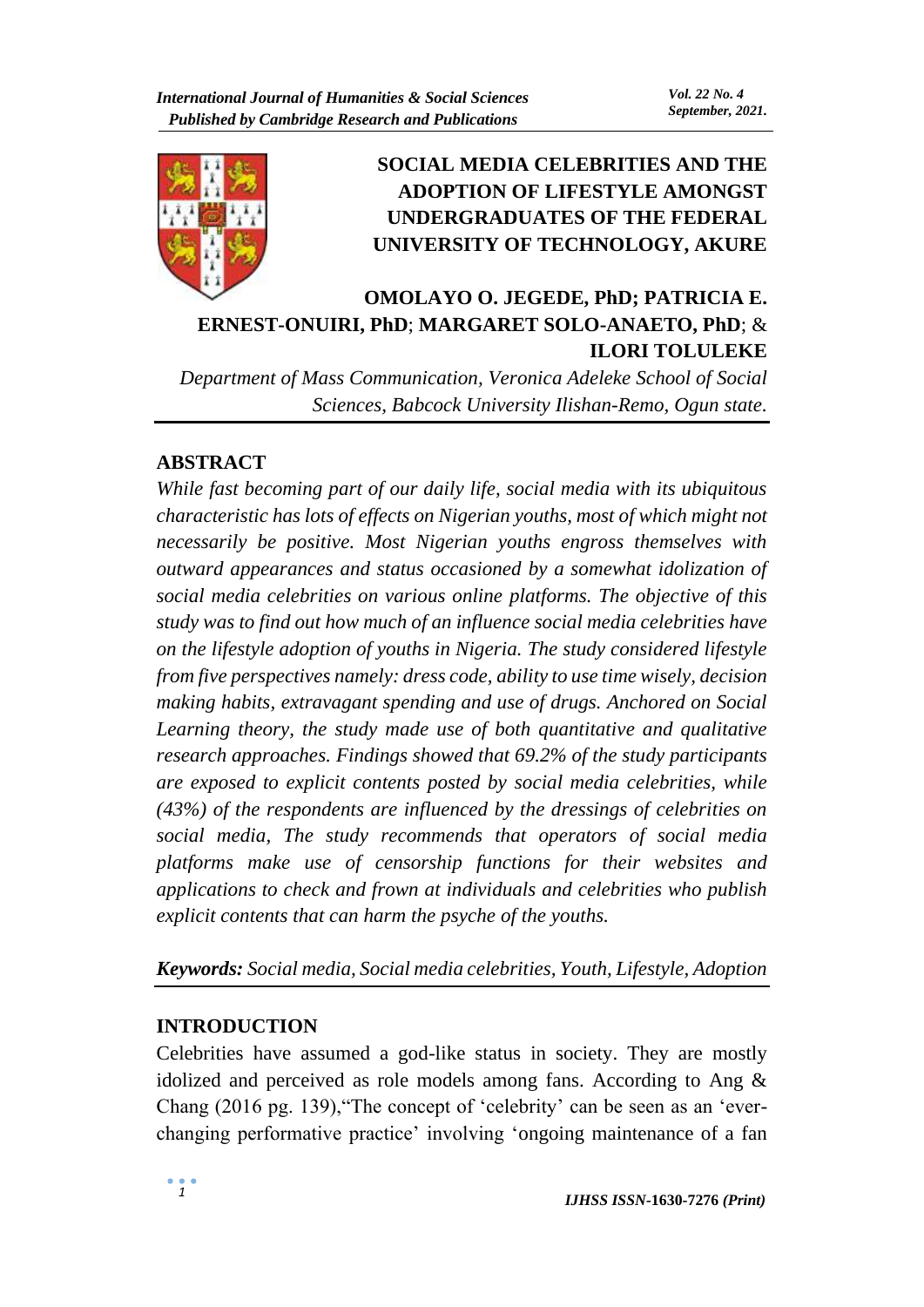base, performed intimacy, authenticity and access, and construction of a consumable persona."

The advent of social media gave rise to a new crop of celebrities referred to as "Social Media Celebrity" also known as "Internet Celebrity", "Micro-Celebrities" or "Cyber Stars" (Rich, 2009:1). These are individuals who have become popular on social media resulting from frequent posts and interaction with followers on social media/ the internet. Since the youths have so much access to multiple media platforms, the lifestyle of celebrity culture could possibly have much influence on the thought patterns, habits, decision making and almost like a whole new lifestyle change for youths. (Omenugha, Uzuegbunam, & Ndolo, 2016).

Contemporary youths have taken a liking to social media sites and half of the time, the one you could be lecturing or speaking to at this moment may be thinking about the latest gossip blog or sneakily swiping through tabs on his phone. Statistics have shown that globally, there are 3.5 billion social media users, which equates to nearly half of the world's population (Mohsin, 2019) and of this 3.5 billion users, 90% of youths are on YouTube, 37% of them are on Instagram, 73% on Snapchat and 22% of youths are on Twitter (Smith, 2019). One of the rampant effects of social media usage is addiction. It negatively affects the youths' behavior as they are unable to stay aware of their surroundings, partake in real life communication or build skills that could be helpful in future. (Raut & Patil, 2016)

They furthered by stating that celebrities develop and manage their fan bases through deliberate self-presentation using a variety of social media sites such as Facebook, Twitter and Instagram. From a psychological perspective, celebrities are usually presented as role models and it is a normal part of life development for people to model themselves on their favorite celebrities as part of the process of identity exploration. Ang et al (2016).

However, celebrities are known most of the time for not having regard for the rules guiding the publishing of their contents on social media websites. In 2017, (Dorking, 2017) talked about a celebrity who used his Instagram account as a medium to de-star another celebrity who happened to be his fiancée. Instagram has terms and conditions which are averse to posting of immoral images, and this led to the suspension of the celebrity's account. This however did not stop him from migrating to his Twitter account and continued his attack there for 7.6 million followers to view. Dorking (2017), goes further to say that it's a norm for celebrities to have some form of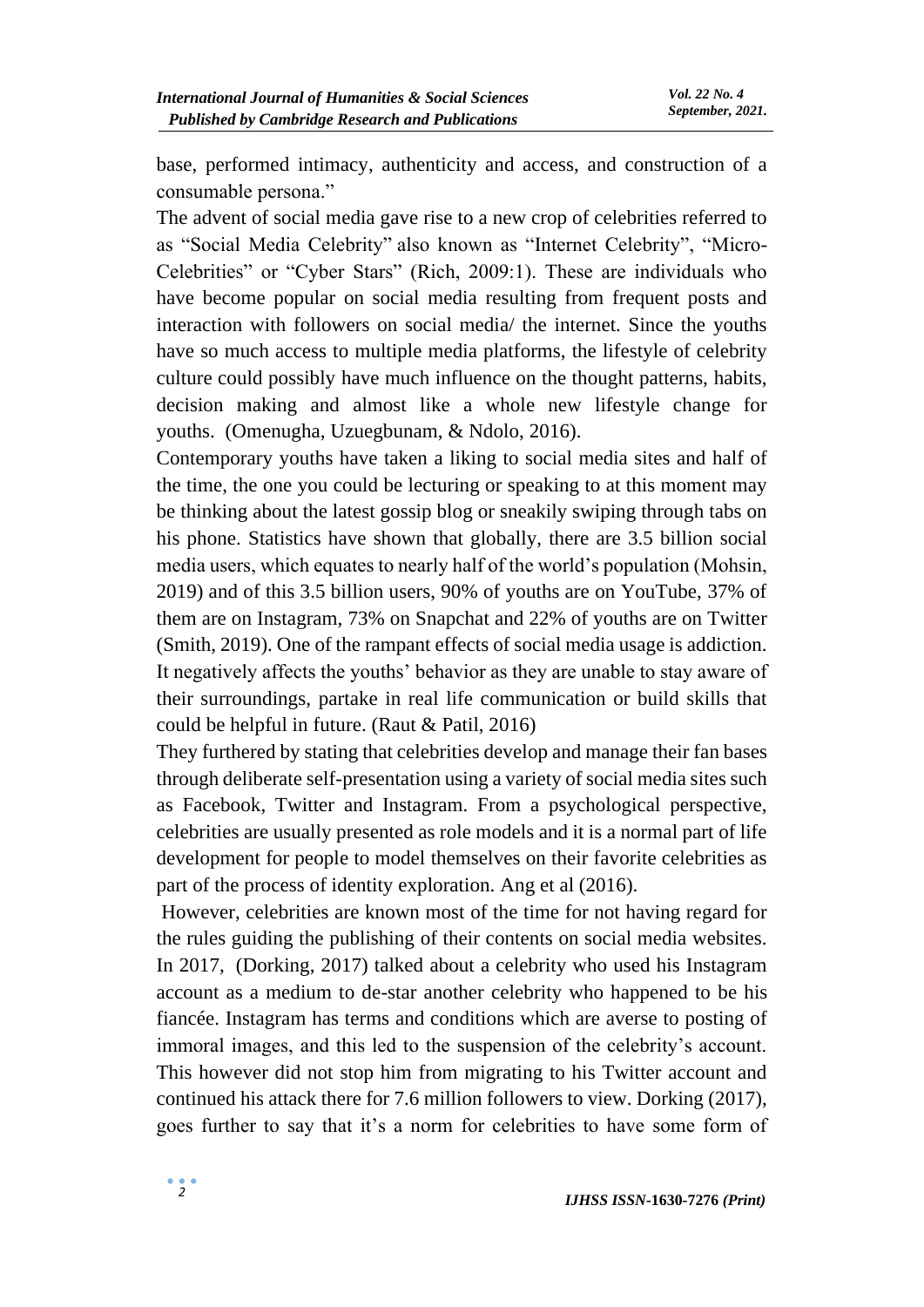aggressive hate towards one another online and the social media has in some way taken this and twisted it into a series of funny memes.

Unlike the real world, there are no social cues to tell youths whether copying a certain behavior online is socially acceptable or not. The social media constantly paints celebrities in attractive light despite the immoral contents some of them publish online and this can possibly make the youths adopt socially unacceptable lifestyles as against good moral values. Social media has the capacity to trivialize a rather serious issue as a celebrity scandal and twists it into something funny that would not be perceived as wrong when viewed by users. Studies have proven that when youths see violence in idols or old people in general, they not only copy it but they also expand on it, adding their ideas and opinions to it. This act can be described as creating a massive pot of soup for cultural damage. From the continuous bashing of online celebs, to the portrayal of obscene or uncalled for content (graphic images, videos and published statements), this study hopes to find out the intensity or show how much of celebrities' lifestyle is being perpetuated by Nigerian youths. The study hopes that the usage of Federal University of Technology Akure (FUTA) undergraduates will represent other undergraduates or youths in other universities nationwide based on culture, religion and the affected age group for the study.

#### **Objective of Study**

The general objective of the study was to find out the influence of social media celebrity on the adoption of lifestyle amongst undergraduates of the Federal University of Technology Akure.

The specific objectives are to:

- 1. determine the extent to which social media celebrity contents influence the dress code of undergraduates of FUTA.
- 2. determine the extent to which social media celebrity contents influence the decision making skills of undergraduates of FUTA.
- 3. determine the extent to which social media celebrity contents influence the amount of time spent online in undergraduates of FUTA.
- 4. determine the extent to which social media celebrity contents influence the money spending habits of undergraduates in FUTA.
- 5. determine the extent to which social media celebrity contents influence the adoption of drug use among undergraduates of FUTA.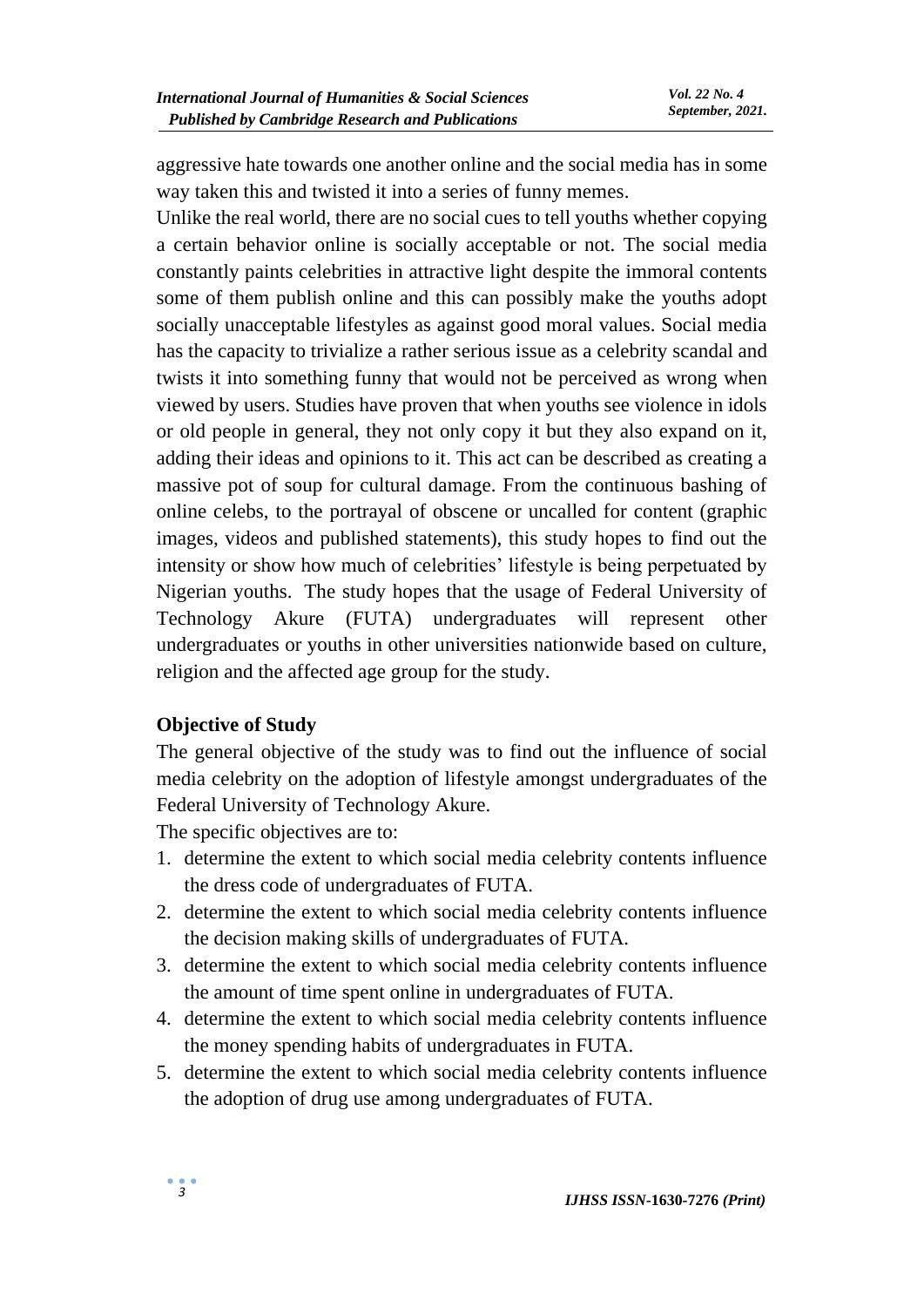#### **Celebrity Content on Social Media**

Often starting as a hobby, creating online content on a personal blog or channel can become a fulltime job. By creating content on a daily basis, large communities are built up with thousands of loyal followers. New followers and subscribers are gained every day. YouTube is probably one of the most popular platforms on which creators share their contents. With one single video it is possible to reach millions of people. Then with the inclusion of other social media platforms, the followers get to follow the life of their favorite YouTuber.

It, in fact, is very important for celebrities to use social media platforms to portray their content or lives online for fans to see. This is simply for relevance in a large society. Celebrities can now bypass traditional news media and tailor messages the way they please. Not only does this give celebrities their own voice and choose what they want to disclose, it also speeds up the process of releasing news and allows them to connect with their audience on a deeper level. Thomas Clayton, CEO of Bubbly, said an additional benefit of bypassing standard distribution channels and using their own social media to promote and distribute materials is that it is less costly and produces higher revenues. Not only does it increase revenue but the unregulated content benefits the fan in that they feel a more personal connection to the stars they idolize. Many celebrities use various social media platforms (such as Facebook, Twitter, and Instagram) to engage in constant conversation with their fans. For instance, Lady Gaga, Katy Perry, and Justin Bieber each have more than 60 million fans following them on Twitter or Facebook.

Celebrities adopt various platforms of social media to share their content, promote their cause or increase their fan base because of the possibility that one or more platforms may not be accessible in one country or another. Facebook for example, as of July 2009, was blocked from operating in Mainland China. According to Mai, (2018), China uses a sophisticated censorship system known as the Great Firewall to block access to a long list of social media platforms and foreign news organizations. Facebook was banned due to a riot by independent activists who were residents in Xinjiang, a western province in China. The Chinese government discovered that the activists were using the platform as a main source for their communications. (Zucchi, 2019).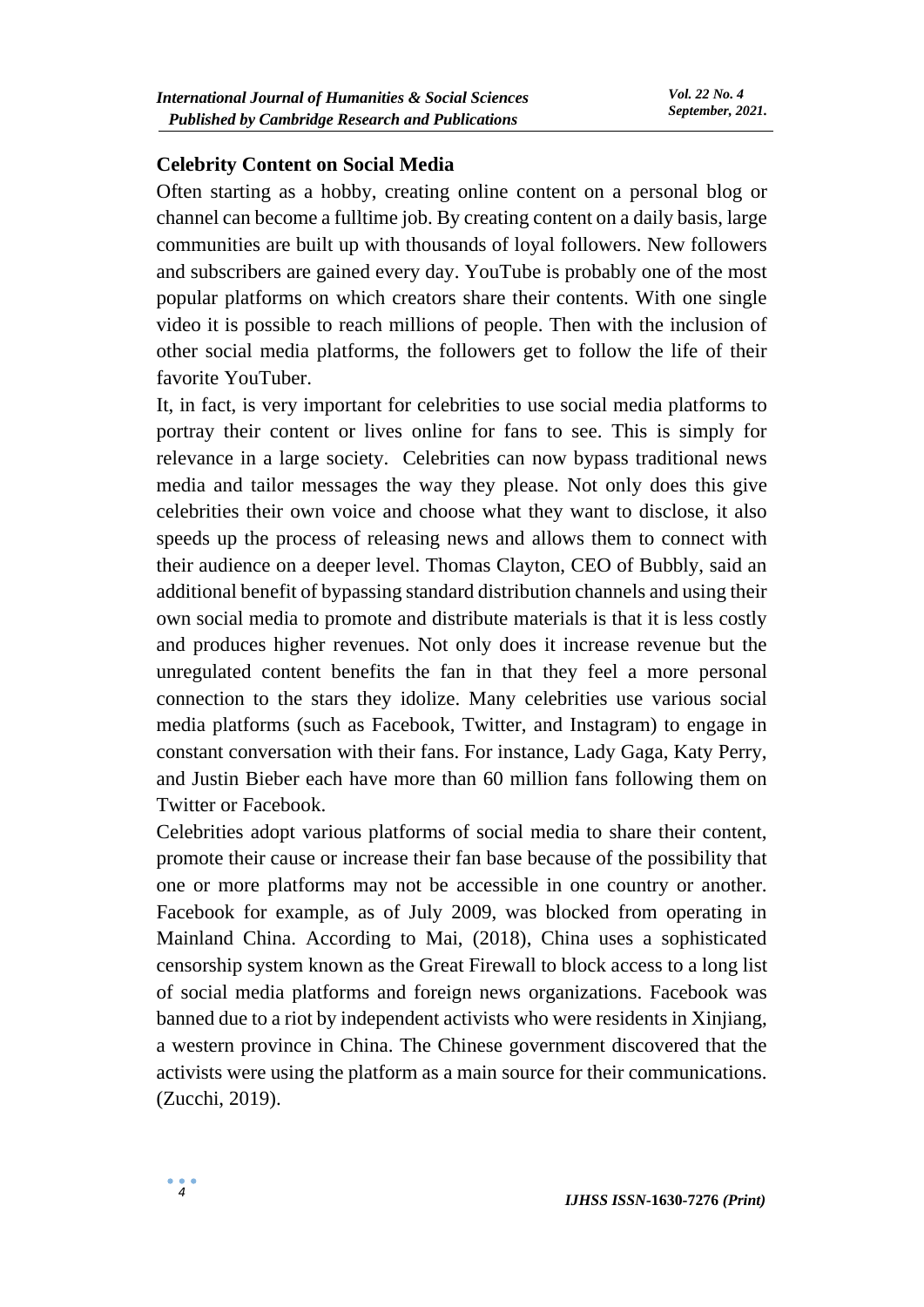#### **Celebrity Content on Social Media and the Youth**

The internet is filled with photographs, that may have been edited and airbrushed, and videos of celebrities displaying their perfect body shapes, love for money, sex and drugs or an inability to handle social feuds in private. These published contents pressure young people to meet up with unobtainable image standards. (Parveen, 2018)

When celebrities constantly post their content online, it becomes normalized in the eyes of the youth who view it. Candy (2014) stated in an online essay how a survey was carried out in a university to find out why students started smoking. Results proved that about 40% of the students started smoking because they wanted to look like their favorite celebrities while smoking. This example shows clearly how the imitation of a celebrity by the youth has a negative influence on not just the health of the youth, but also their lifestyle.

The youth follow the make-up, attire and the behavior of their favorite celebrities which in turn affect their personality or lifestyle. An example is how the majority of the youth today take it as a norm to use derogatory words or display immoral acts in public places and in the presence of their families. Unarguably, many anti-social behaviours perpetuated by contemporary youths can be traced to social media contents they are exposed to. (Candy, 2014)

#### **Theoretical Framework**

The theory emphasises that observing, modelling, and imitating the behaviors, attitudes, and emotional reactions of others are key factors that contribute to one's lifestyle choices (McLeod 2016). Social learning theory accentuates the importance of observation and imitation that takes place from an individual's perspective through the characters portrayed via mass media, and how it brings a change to the behavior, knowledge, attitudes and values of the audience. Youth's exposure to social media therefore, has the tendency of affecting their behaviour. This was part of the predictions of Albert Bandura in 1977 when he propounded the Social Learning Theory. Bandura believed learning could not take place without external reinforcements. As youths are daily exposed to an array of social media contents including posts by their favourite social media celebrities, there is likelihood that they would begin to model the social media celebrities whose contents they are exposed to on social media. The possibility that a social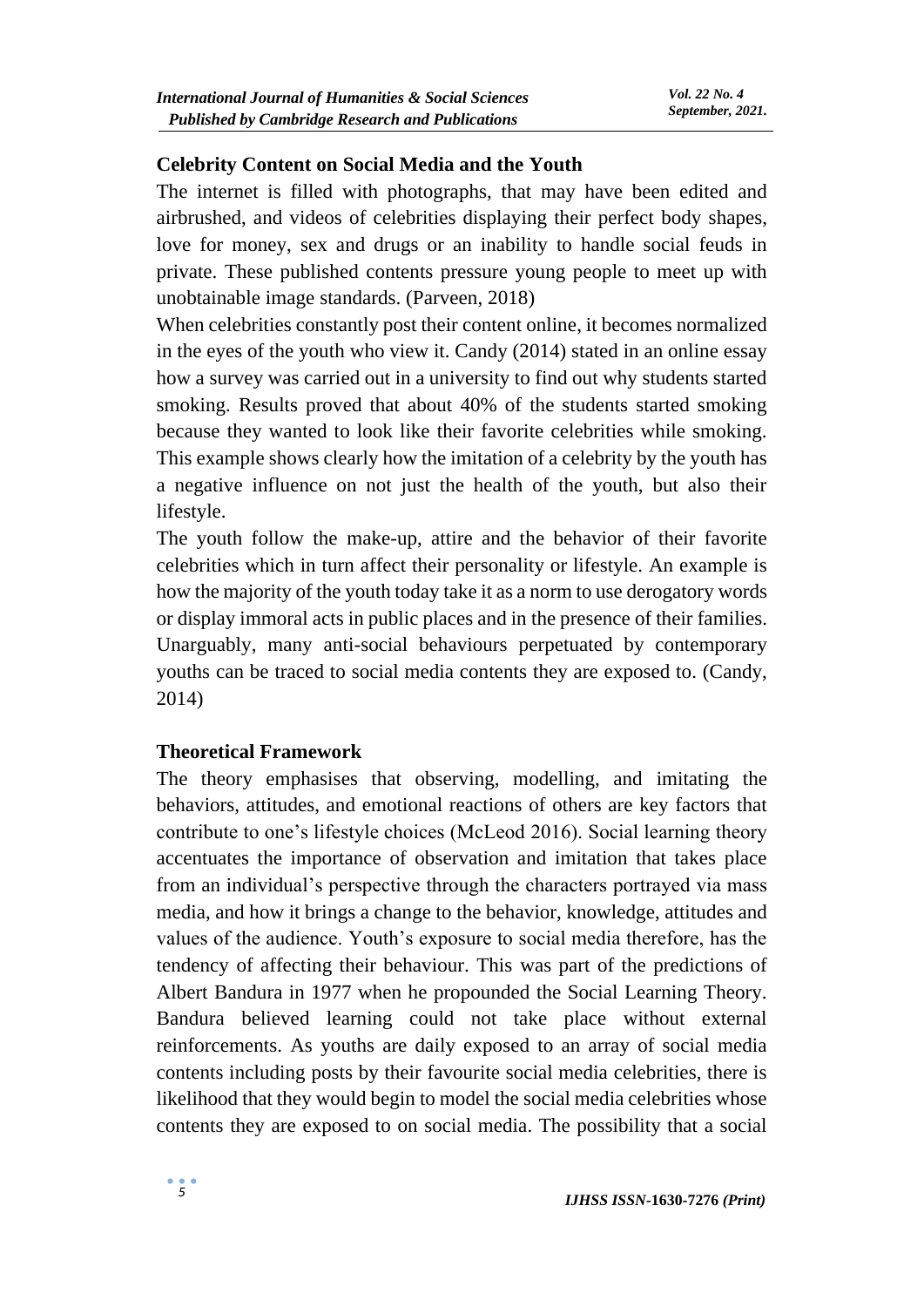media celebrity would be imitated becomes more likely if the celebrity holds an admired status and his or her activities are highly valued among the young people. The imitated behavior is gradually reinforced and the individual identifies with the model and gradually tries out the behavior (Alice, 2014). The theory affirms that Nigerian youths are exposed to the contents posted on social media and they are able to identify with the celebrities.

## **Methodology**

This research study adopted the Mixed-Method approach involving a combination of survey research design and Focus Group Discussion. The approach was to ensure that all data were captured to achieve a robust result. Using a multi-stage sampling technique, a sample size of 382 was selected from the population of 13,000 undergraduates in FUTA according to the university's website. Eight undergraduates (one from each faculty) were selected for the FGD through a simple random technique. A well-structured questionnaire, a Focus Group Discussion guide as well as a digital voice recorder were used for data collection.

| <b>Lable 1.</b> Exposure to Social Initial Celebrity Contents |            |                                               |         |                                |                                         |
|---------------------------------------------------------------|------------|-----------------------------------------------|---------|--------------------------------|-----------------------------------------|
|                                                               | Strongly   | Agree                                         |         |                                | Disagree Strongly Undecided             |
|                                                               | Agree      |                                               |         | Disagree                       |                                         |
|                                                               | $N(\%)$    | $N(\%)$                                       | $N(\%)$ | $N(\%)$                        | $N(\%)$                                 |
| I view explicit content from social                           |            |                                               |         |                                |                                         |
| media celebrities when they publish                           | 113(32.2%) | $129(37%)$ $43(12.2%)$ $26(7.5%)$ $39(11.1%)$ |         |                                |                                         |
| it online                                                     |            |                                               |         |                                |                                         |
| I don't think it's wrong to view or                           |            |                                               |         |                                |                                         |
| remake explicit content by social                             | 86(24.5%)  |                                               |         |                                | $108(30\%)$ 46(13.1%) 60(17%) 54(15.4%) |
| media celebrities                                             |            |                                               |         |                                |                                         |
| I browse for explicit social media                            |            |                                               |         |                                |                                         |
| celebrity content online without                              | 79(23%)    | 77(22%)                                       |         | 98(28%) 65(19%) 31(9%)         |                                         |
| being monitored                                               |            |                                               |         |                                |                                         |
| I tend to reenact or remake explicit                          |            |                                               |         |                                |                                         |
| content and post it online like social                        | 45(13%)    | 45(13%)                                       |         | 96(27%) 118(34%) 46(13%)       |                                         |
| media celebrities do                                          |            |                                               |         |                                |                                         |
| I miss deadlines for school activities                        | 39(11%)    | 53(15%)                                       |         | $11D(31%)$ $124(35%)$ $24(7%)$ |                                         |
| sometimes because I'm viewing                                 |            |                                               |         |                                |                                         |

#### **Results and Discussion of Findings**

# **Table 1:** Exposure to Social Media Celebrity Contents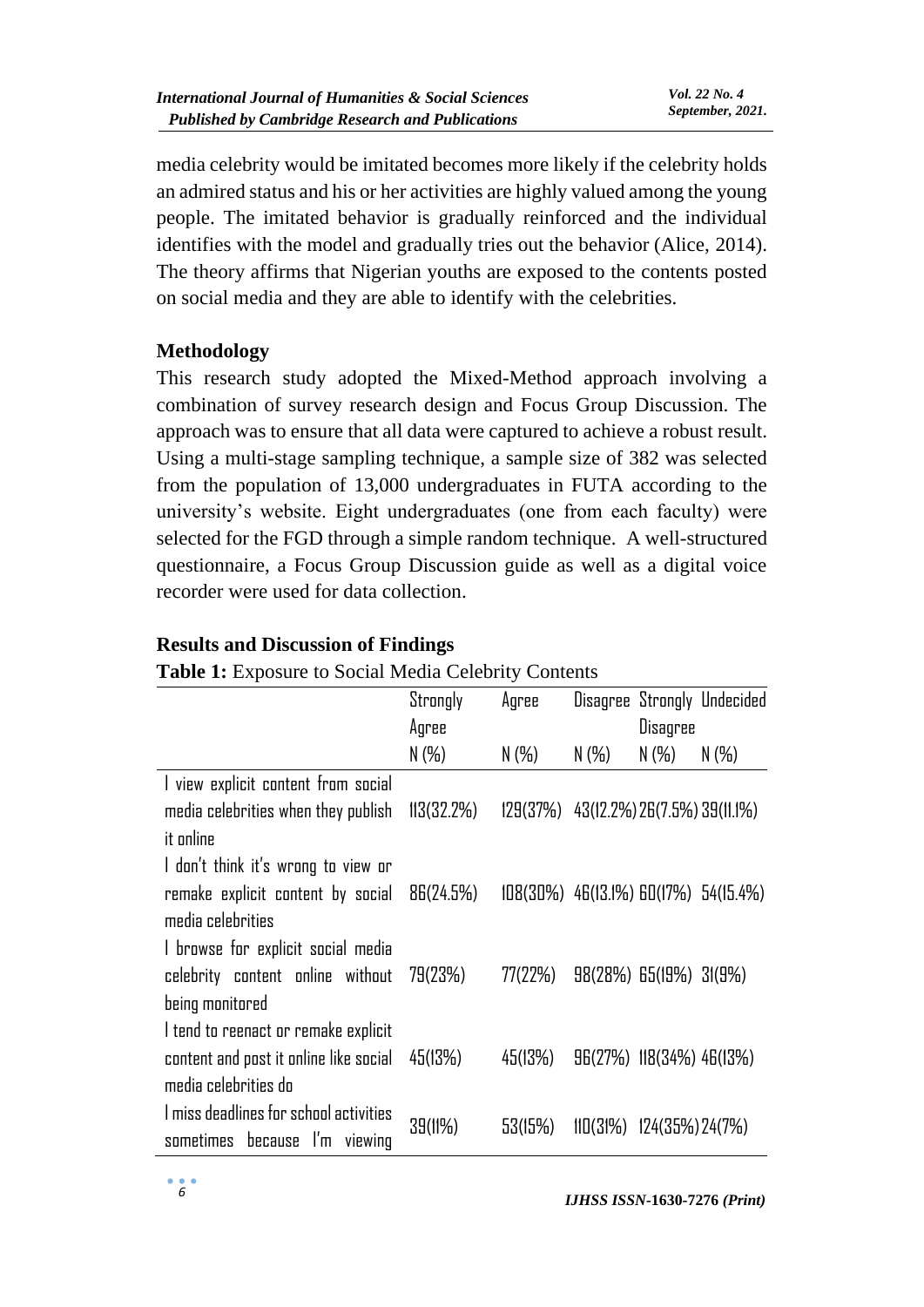social media celebrity content online

From table 1, 69.2% of the respondents strongly agreed/agreed that they view explicit content from social media celebrities when they publish it online, 54.5% of the respondents strongly agreed/agreed that they don't think it is wrong to view or remake explicit content like social media celebrities; 45% of the respondents strongly agreed/agreed that they browse for explicit social media celebrity content online without being monitored, 51.4% of the respondents strongly agreed/agreed that they tend to reenact or remake explicit content and post it online like social media celebrities do, 26% of the respondents strongly agreed to the notion that they miss deadlines for school activities sometimes because they're viewing social media celebrity content online. This indicates that some of the respondents attested to missing deadlines for school activities because of the need to view social media celebrity content. This is in line with the tenets of uses and gratification theory and modelling theory that audiences make use of the social media to satisfy their affective needs, which includes all kinds of emotion, pleasures and moods (Vinney, 2019).

|                                        | <b>Strongly</b> | Agree   |                                                                                                                                                                                                                                 |         |         |
|----------------------------------------|-----------------|---------|---------------------------------------------------------------------------------------------------------------------------------------------------------------------------------------------------------------------------------|---------|---------|
|                                        | Agree           |         |                                                                                                                                                                                                                                 |         |         |
|                                        | $N(\%)$         | $N(\%)$ | $N(\%)$                                                                                                                                                                                                                         | $N(\%)$ | $N(\%)$ |
| I like to purchase the clothing items  | 52(15%)         |         |                                                                                                                                                                                                                                 |         |         |
| I see celebrities wear online.         |                 |         |                                                                                                                                                                                                                                 |         |         |
| I prefer to dress indecently like      | 46(13%)         | 67(19%) |                                                                                                                                                                                                                                 |         |         |
| social media celebrities.              |                 |         | <b>Disagree Strongly Undecided</b><br><b>Disagree</b><br>$109(31\%)$ 53(15%) 79(23%) 57(16%)<br>91(26%) 92(26%) 54(15%)<br>79(23%) 90(26%) 102(29%) 48(14%)<br>$117(33\%) 126(36\%) 42(12\%)$<br>$112(32\%) 138(39\%) 40(11\%)$ |         |         |
| I like to purchase and wear flashy     |                 |         |                                                                                                                                                                                                                                 |         |         |
| accessories like social media          | 3(9%)           |         |                                                                                                                                                                                                                                 |         |         |
| celebrities                            |                 |         |                                                                                                                                                                                                                                 |         |         |
| I only purchase and wear foreign       |                 |         |                                                                                                                                                                                                                                 |         |         |
| clothing like social media celebrities | 29(8%)          | 36(10%) |                                                                                                                                                                                                                                 |         |         |
| da                                     |                 |         |                                                                                                                                                                                                                                 |         |         |
| I only purchase and wear expensive     |                 |         |                                                                                                                                                                                                                                 |         |         |
| clothing like social media celebrities | 18(5%)          | 42(12%) |                                                                                                                                                                                                                                 |         |         |
| do                                     |                 |         |                                                                                                                                                                                                                                 |         |         |

#### **Table 3: Effects of social media celebrity contents on dress code**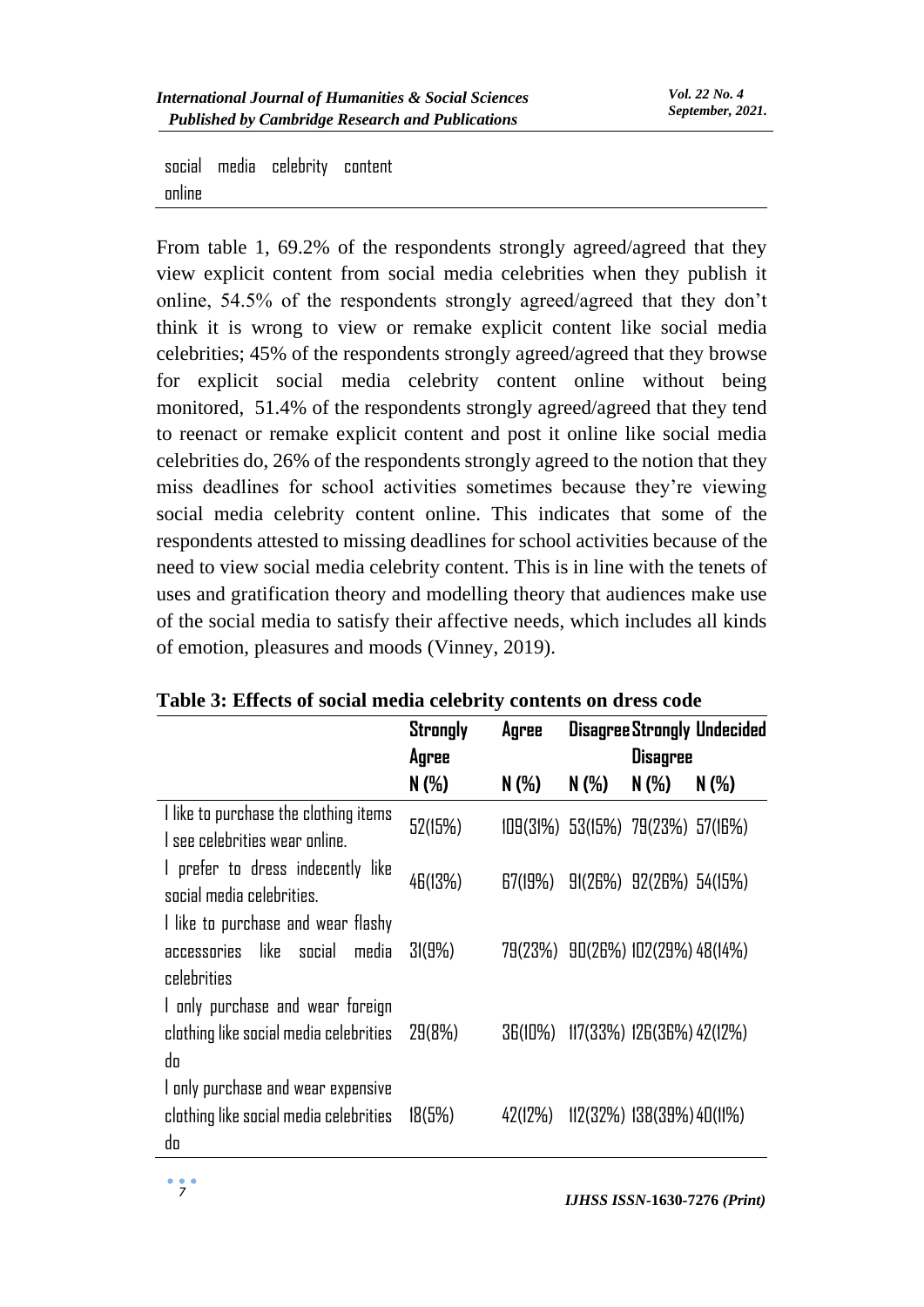Findings here show the effect of social media celebrity contents on the dress code of FUTA undergraduates. All the FGD participants agreed that they would want to dress up like their favorite online celebrities. One participant emphasized on wanting to dress like his favourite online celebrity forever. From the table, 46% of the respondents strongly agreed/agreed that they like to purchase the clothing items they see celebrities wear online, 32% strongly agreed/agreed that they prefer to dress indecently like social media celebrities, 31% of the respondents strongly agreed/agreed that they like to purchase and wear flashy accessories like social media celebrities, 18% of the respondents strongly agreed/agreed that they only purchase and wear foreign clothing like social media celebrities do. Finally, the table depicts that 17% of the respondents strongly agreed/agreed that they only purchase and wear expensive clothing like social media celebrities do. Cumulative results of the qualitative and quantitative data show that social media celebrity contents negatively affect the dress code of the Federal University of Technology undergraduates. This is in line with the findings of Chikezie (2017) which showed that Nigerian youths are affected by the way their favorite social media celebrities dress, talk, and handle issues about relationship, marriage and sex.

| манагенісін                                         |                 |                      |                                         |                 |                             |
|-----------------------------------------------------|-----------------|----------------------|-----------------------------------------|-----------------|-----------------------------|
|                                                     | <b>Strongly</b> | Agree                |                                         |                 | Disagree Strongly Undecided |
|                                                     | Agree           |                      |                                         | <b>Disagree</b> |                             |
|                                                     | $N(\%)$         | $N(\%)$              | $N(\%)$                                 | $N(\%)$         | $N(\%)$                     |
| procrastinate doing assignments<br>$\mathbf{L}$     |                 |                      |                                         |                 |                             |
| because I use the internet to view                  | 39(11%)         |                      | $114(33\%)$ 82(23%) 85(24%) 30(9%)      |                 |                             |
| social media celebrity content.                     |                 |                      |                                         |                 |                             |
| I sometimes forget about important                  |                 |                      |                                         |                 |                             |
| projects when $\vert$ use social media to $40(11%)$ |                 |                      | $96(27%)$ $89(25%)$ $81(23%)$ $44(13%)$ |                 |                             |
| view celebrity content.                             |                 |                      |                                         |                 |                             |
| I lose track of time when I view social             |                 |                      |                                         |                 |                             |
| media celebrity content online.                     | 85(24%)         | $147(42%)$ $40(11%)$ |                                         | 60(17%)         | 18(5%)                      |
| I get distracted by social media                    |                 |                      |                                         |                 |                             |
| celebrity content online when I'm                   | 55(16%)         | 119(34%)             | $\mathsf{fil}(\mathsf{17\%})$           | 73(21%)         | 42(12%)                     |
| occupied with important work.                       |                 |                      |                                         |                 |                             |

# Table 4: **Effects of Social Media Celebrity Content on Time Management**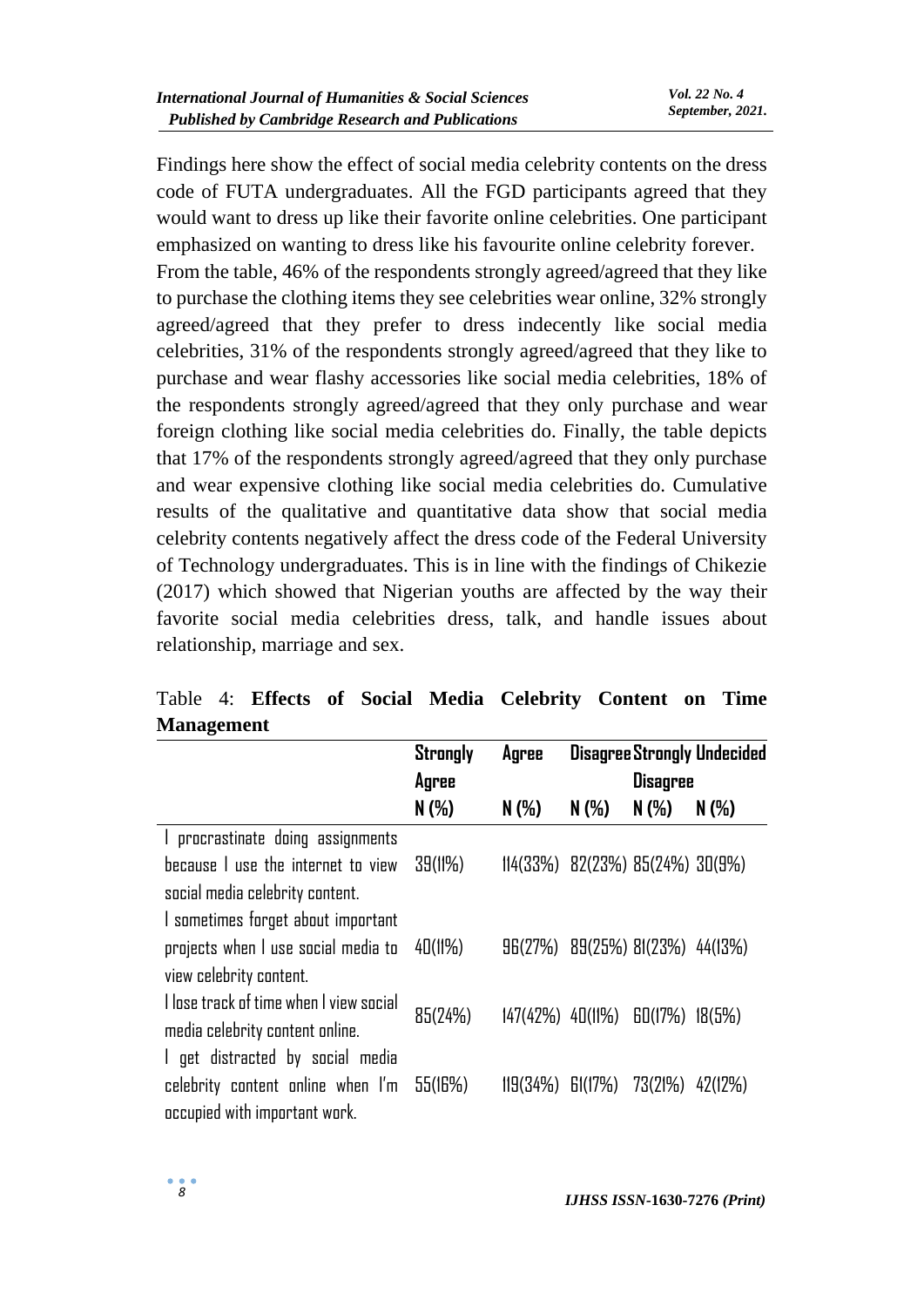| I spend time online more than I spend |  |  |  |                                          |  |  |  |                                   |  |  |
|---------------------------------------|--|--|--|------------------------------------------|--|--|--|-----------------------------------|--|--|
|                                       |  |  |  | time in reality of deadlines and 68(19%) |  |  |  | $94(27%)$ 79(23%) 46(13%) 63(18%) |  |  |
| projects.                             |  |  |  |                                          |  |  |  |                                   |  |  |

Table 3 shows the response of respondents on the effect of social media celebrity content on time management. From the table, 44% of the respondents strongly agree that they procrastinate doing assignments because they use the internet to view social media celebrity content, 38% of the respondents strongly agreed/agreed that they sometimes forget about important projects when they use the social media to view celebrity content, 66% of the respondents strongly agreed/agreed that they lose track of time when viewing social media celebrity content online, 50% of the respondents strongly agreed/agreed that they get distracted by social media celebrity content online when occupied with important work, 46% of the respondents strongly agreed/agreed to the notion that they spend time online more than time spent in reality of deadlines and projects. Results here show that FUTA undergraduates are unable to manage their time well due to social media celebrity content online, (Ngonso, 2019) in his study on the influence of social media on youths, affirmed that youths have high tendency of getting addicted as they spend a lot of time on various social media platforms.

|                                    | <b>Strongly</b> | Agree   |         |         | <b>Undecided Disagree Strongly</b> |  |
|------------------------------------|-----------------|---------|---------|---------|------------------------------------|--|
|                                    | Agree           |         |         |         | Disagree                           |  |
|                                    | $N(\%)$         | $N(\%)$ | $N(\%)$ | $N(\%)$ | $N(\%)$                            |  |
| I watch porn after viewing social  | 45(13%)         | 67(19%) | 38(11%) |         | 92(26%) 108(31%)                   |  |
| media celebrity content            |                 |         |         |         |                                    |  |
| I engage in drug usage and alcohol |                 |         |         |         |                                    |  |
| viewing social<br>media<br>after   | 13(4%)          | 40(11%) | 19(5%)  |         | 56(16%) 222(63%)                   |  |
| celebrity content                  |                 |         |         |         |                                    |  |
| My sexuality is based on the       |                 |         |         |         |                                    |  |
| content I view from social media   | 31(9%)          | 38(11%) | 3(9%)   | 51(15%) | 199(57%)                           |  |
| celebrities                        |                 |         |         |         |                                    |  |
| I sometimes think like a social    |                 |         |         |         |                                    |  |
| media celebrity when it comes to   | 27(8%)          | 57(16%) | 47(13%) |         | 63(18%) 156(45%)                   |  |
| decision making                    |                 |         |         |         |                                    |  |

#### Table 4: **Effects of Social Media Celebrity Content on Decision Making**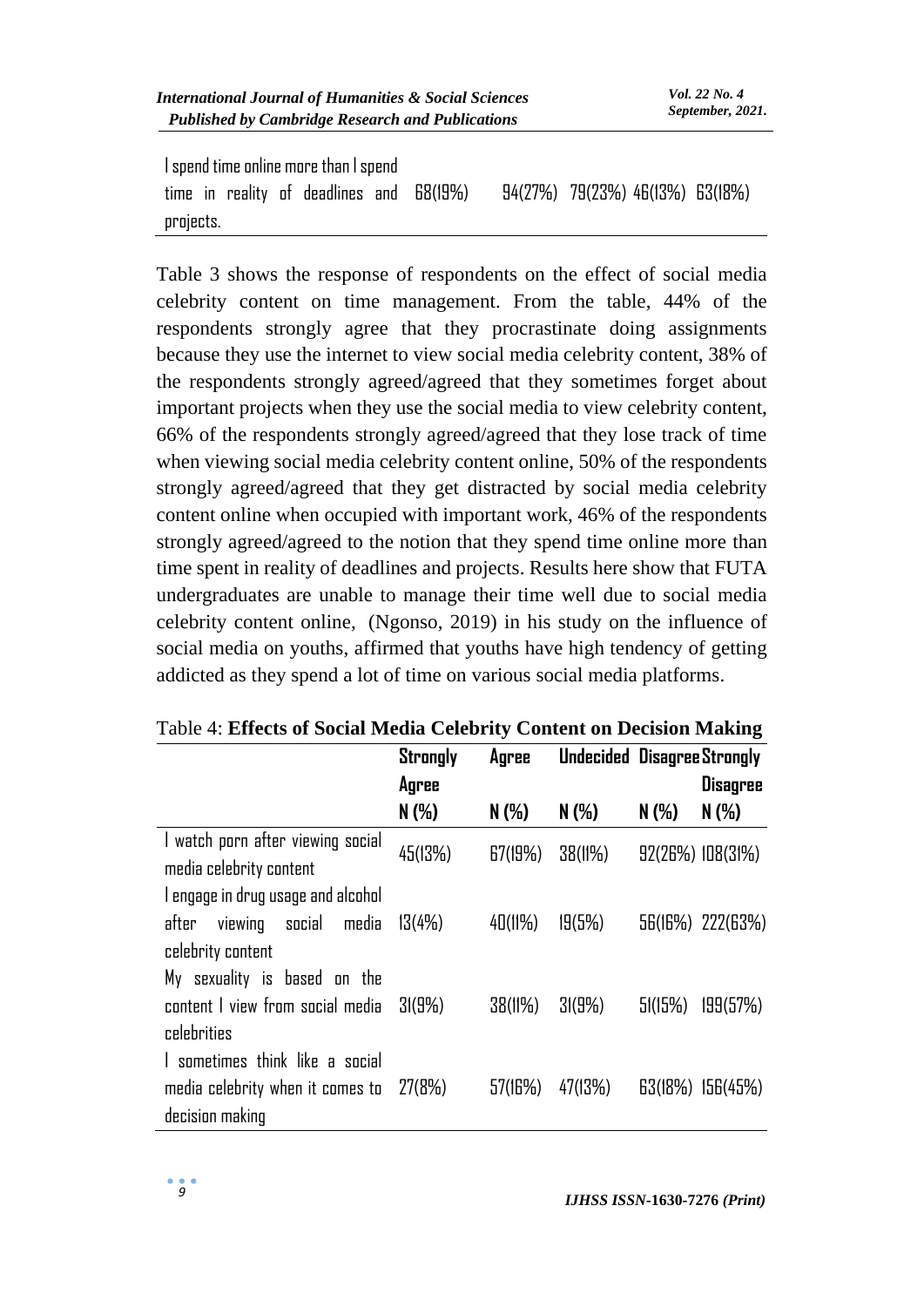Qualitative and quantitative findings revealed the respondents' decision making not being influenced by social media celebrities. From the table, 32% of the respondents strongly agreed/agreed to the notion that they watch porn after viewing social media celebrity content, 21% of the respondents strongly agreed/agreed that their sexuality is based on the content they view from social media celebrities, 24% strongly agreed/agreed that they sometimes think like a social media celebrity when it comes to decision making. These infer that respondents were not influenced by social media celebrities in decision making about sexuality, what to watch and about other issues of life. This negates the findings of Candy (2014) that 40% of youths who smoke imbibed the habit because they saw it in their social media celebrities.

|                                     | Strongly | Agree    | <b>Undecided Disagree Strongly</b> |       |                      |
|-------------------------------------|----------|----------|------------------------------------|-------|----------------------|
|                                     | Agree    |          |                                    |       | Disagree             |
|                                     | N (%)    | $N(\%)$  | $N(\%)$                            | N (%) | $N(\%)$              |
| I purchase items based on the       |          |          |                                    |       |                      |
| usage or endorsement by a social    | 36(10%)  | 115(33%) | 29(8%)                             |       | 53(15%) 117(33%)     |
| media celebrity                     |          |          |                                    |       |                      |
| I convince my peers to purchase     |          |          |                                    |       |                      |
| items only if its endorsed by a     | 32(9%)   | 74(21%)  | 33(9%)                             |       | 76(22%) 135(39%)     |
| social media celebrity              |          |          |                                    |       |                      |
| I can spend all my money on items   |          |          |                                    |       |                      |
| online if I see a celebrity wear or | 25(7%)   | 46(13%)  | 17(5%)                             |       | 95(27%) 167(48%)     |
| endorse it                          |          |          |                                    |       |                      |
| I borrow money from people if I     |          |          |                                    |       |                      |
| don't have enough money<br>to       |          |          |                                    |       |                      |
| purchase<br>items<br>owned<br>۵r    | 26(7%)   | 30(9%)   | 12(3%)                             |       | $52(15%)$ $230(66%)$ |
| endorsed by celebrities on social   |          |          |                                    |       |                      |
| media                               |          |          |                                    |       |                      |
| I only purchase items owned by      | 17(5%)   | 23(7%)   | 32(9%)                             |       | $87(25%)$ 191(55%)   |
| celebrities on social media         |          |          |                                    |       |                      |

Table 5: **Effects of Social Media Celebrity Content on Money Spending**

Table 5 shows the effect of social media celebrity content on the money spending habits of the respondents. From the table, 44% of the respondents strongly agreed/agreed they purchase items based on the usage or endorsement by a social media celebrity, 30% of the respondents strongly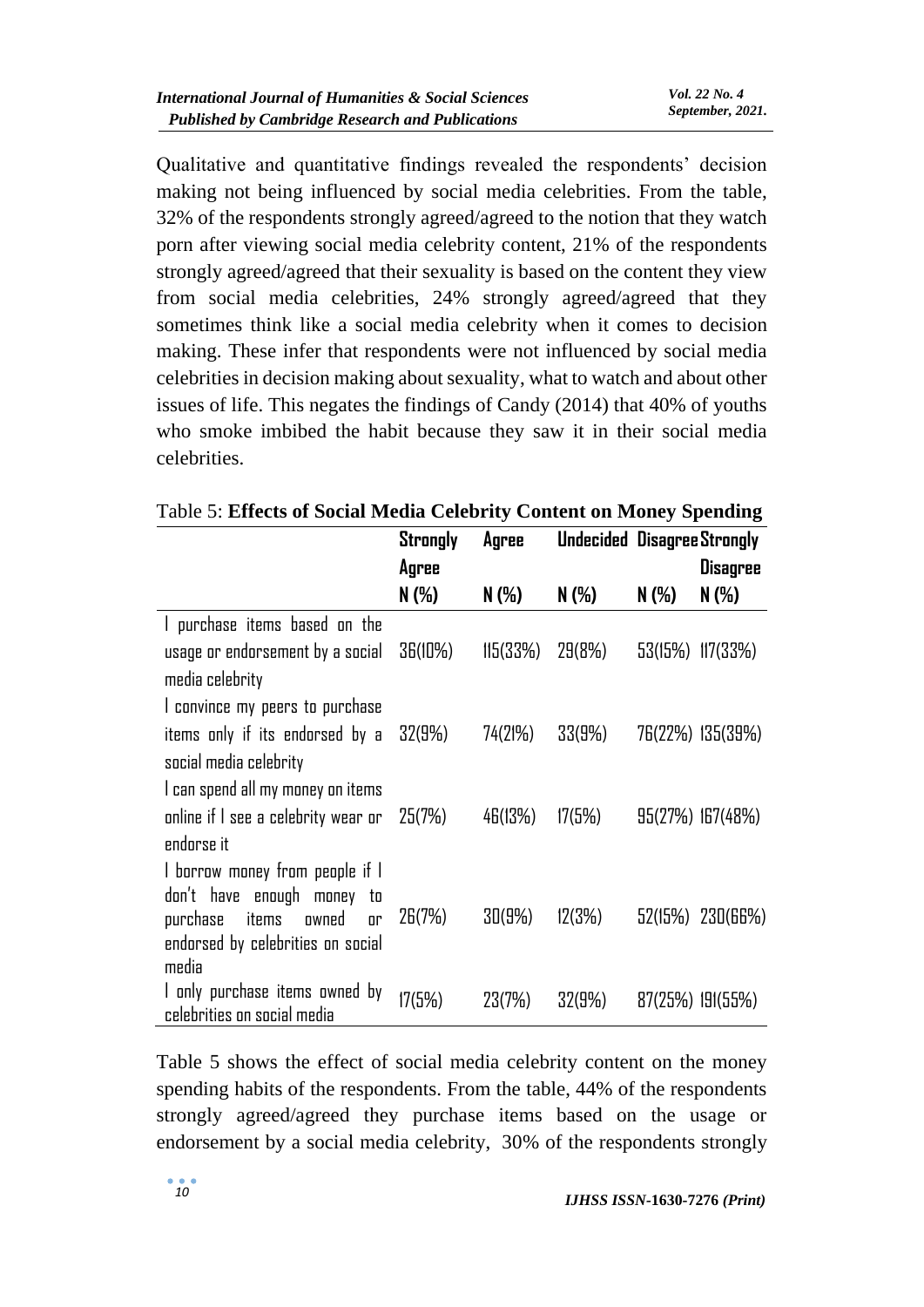agreed/agreed that they convince their peers to purchase items only if its endorsed by a social media celebrity, 20% of the respondents strongly agreed/agreed that they can spend all their money on items online if they see a celebrity wear or endorse it, 16% of the respondents strongly agreed that they borrow money from people if they don't have enough money to purchase items owned or endorsed by celebrities on social media, 12% of the respondents strongly agreed they only purchase items owned by celebrities on social media, Results of the quantitative data also revealed that respondents would only buy items that appealed to them not because it is being advertised or used by their favourite social media celebrity. This negates the assumption of modelling theory that youths model celebrities they hold in high esteem. The study did not however go further to investigate whether the respondents would purchase items used by social media celebrities if a reward is attached to such action as proposed by the theory.

|                                    | <b>Strongly</b> | Agree    |                                                                                                                              |         |                  |
|------------------------------------|-----------------|----------|------------------------------------------------------------------------------------------------------------------------------|---------|------------------|
|                                    | Agree           |          |                                                                                                                              |         | <b>Disagree</b>  |
|                                    | $N(\%)$         | $N(\%)$  | $N(\%)$                                                                                                                      | $N(\%)$ | $N(\%)$          |
| I decided to start using drugs     |                 |          |                                                                                                                              |         |                  |
| after viewing social media         | 20(6%)          | 28(8.0%) | 18(5%)                                                                                                                       |         | 53(15%) 231(66%) |
| celebrity content                  |                 |          |                                                                                                                              |         |                  |
| I am a regular drug user just like | 21(6%)          | 36(10%)  |                                                                                                                              |         |                  |
| social media celebrities           |                 |          | <b>Undecided Disagree Strongly</b><br>18(5%)<br>42(12%) 233(67%)<br>10(3%)<br>36(10%) 231(66%)<br>14(4%)<br>52(15%) 234(67%) |         |                  |
| I think it's cool to experience    |                 |          |                                                                                                                              |         |                  |
| hard drugs because social media    | 27(8%)          | 29(8%)   | 9(3%)                                                                                                                        |         | 48(14%) 237(68%) |
| celebrities do it too              |                 |          |                                                                                                                              |         |                  |
| I can use drugs multiple times in  | 21(6%)          | 52(15%)  |                                                                                                                              |         |                  |
| a day if I want                    |                 |          |                                                                                                                              |         |                  |
| I engage in smoking after viewing  | 22(6%)          | 28(8%)   |                                                                                                                              |         |                  |
| social media content               |                 |          |                                                                                                                              |         |                  |

**Table 6: Effects of Social Media Celebrity Content on Drug Use.**

Table 6 shows frequencies of respondents' responses to the effect of social media celebrity content on drug use. 14% of the respondents strongly agreed that they decided to start using drugs after viewing social media celebrity content, 16% of the respondents strongly agreed/agreed that they are a regular drug user just like social media celebrities, 21% of the respondents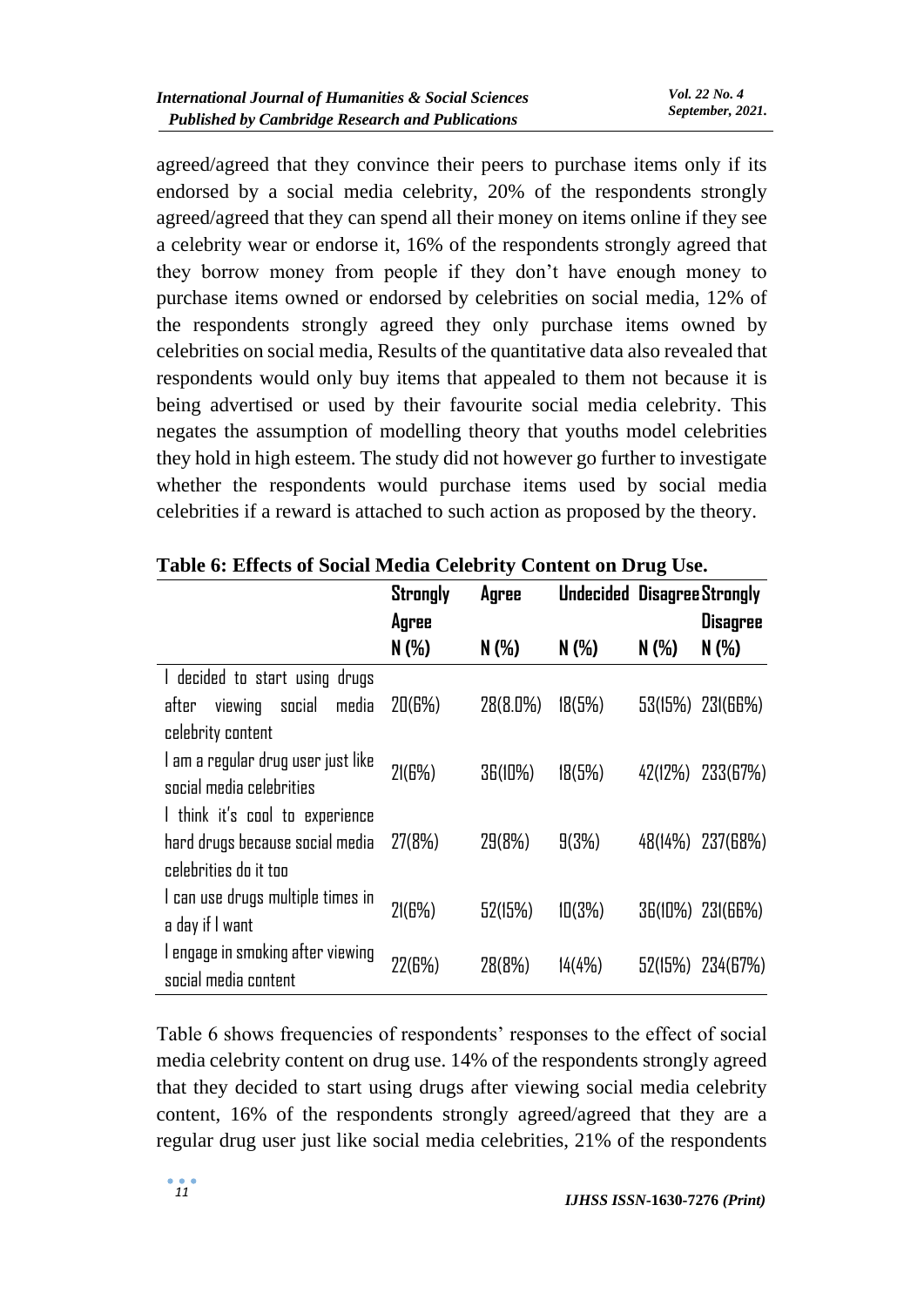strongly agreed/agreed that they can use drugs multiple times in a day if they want, 14% of the respondents strongly agreed that they engage in smoking after viewing social media content. Results here indicate that FUTA undergraduates would not engage in drug use and abuse simply because social media celebrities do so; the quantitative result corroborates findings here. This is also averse to the tenets of the model theory which states that youths model both positive and negative behaviors of social media celebrities.

## **Conclusion**

Aggregation of both qualitative and quantitative data revealed that social media celebrities have a significant influence on the adoption of lifestyle among undergraduates in the Federal University of Technology, Akure. The most valuable asset (time) of the youths is worst hit by the constant surfing of the internet for social media celebrities' content. Youths need to be determined in putting their time to a more productive use.

#### **Recommendations**

- 1. Parents, government and religious organisations should educate the youths on the socially acceptable dress code in Nigeria and make the nation's traditional attires more attractive so that the youths who pattern their dress codes after social media celebrities would desist from such act
- 2. Youths should not allow the influence of social media celebrities to influence the way they live or the new aspect of lifestyle they decide to adopt.
- 3. The youths should use their free time for skills acquisition and development instead of surfing the social media for celebrity updates and the likes.
- 4. Social Media companies should create sensors for posts and updates for their users, especially for those with first class or celebrity status. This will be a good development for followers of such individuals as they will not be exposed to explicit celebrity contents or negative information that may be disapproving to the human psyche or have no positive value to standard and acceptable moral values.
- 5. The government should create enlightenment programmes that will transform social media into a means for societal development,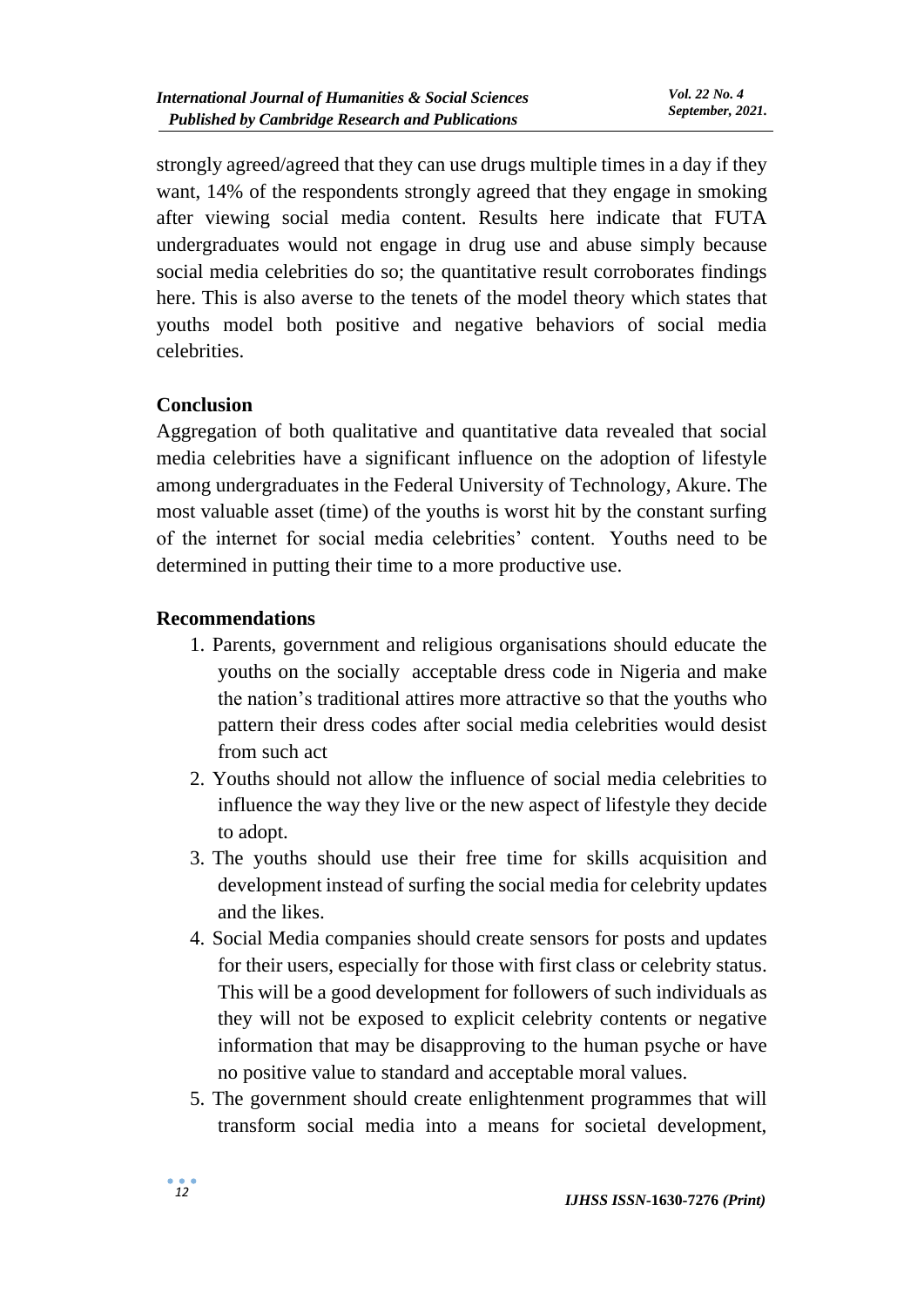engage in the use of social media themselves (the government) and disseminate information that will benefit the youth of the country such as job opportunities, skill development programmes and so on.

#### **References**

- Ágneszsila, L. E. (2018). The association of celebrity worship with problematic Internet use, maladaptive daydreaming, and desire for fame. Journal of Behavioral Addictions 7(3), 654-664.
- Akram, W., & Kumar, R. (2017). A Study on Positive and Negative Effects of Social Media on Society. International Journal of Computer Sciences and Engineering, 347- 354.
- Ashok Kumar Dhaka, A. K. (2017). A study to identify the attributes of celebrity that influence the students' perception. *International Journal of Applied Research 3(6)*, 1043-1047.
- Asphalt (2018, December 21). *The History Of Social Media in Nigeira*. Retrieved from Xtremeloaded: [https://www.xtremeloaded.com/12968/the-history-of-social-media](https://www.xtremeloaded.com/12968/the-history-of-social-media-in-nigeria/)[in-nigeria/](https://www.xtremeloaded.com/12968/the-history-of-social-media-in-nigeria/)
- Bandura, A. (1963). *Social Learning and Personality Development.* New York: Holt, Rinehart & Winston. British Library. (n.d.). *News Media*. Retrieved from British Library:<http://www.bl.uk/subjects/news-media>
- Chung, H. C. (2018). Fostering parasocial relationships with celebrities on social media: Implications for celebrity endorsement. *Psychology and Marketing. 34, (4)*, 481-495.
- Common Sense Media. (2009, August 10). *Is Social Networking Changing Childhood?*  Retrieved from Common Sense Media: commonsensemedia.org/about-us/news/pressreleases/is-social-networking-changing-childhood
- Crossman, A. L. (2016). An investigation into the relationship between celebrity attitudes, social comparison and social media use. *Manchester Metropolitan University*, 1-16.
- Eeuwijk, P. v., & Zuzanna, A. (2017). How to... Conduct a Focus Group Discussion. *Swiss Tropical and Public Health Institute*, 1-15.
- Fryling MJ, Johnston C, Hayes LJ. [Understanding Observational Learning: An](https://doi.org/10.1007/bf03393102)  [Interbehavioral Approach.](https://doi.org/10.1007/bf03393102) *Anal Verbal Behav.* 2011;27(1):191-203. doi:10.1007/bf03393102
- Hendricks, D. (2013, May 8). *Complete History of Social Media: Then and News*. Retrieved from
- Small Business Trends: [http://smallbiztrends.com/2013/05/the-complete-history-of](http://smallbiztrends.com/2013/05/the-complete-history-of-social-media-infographic.html)[social-media-infographic.html](http://smallbiztrends.com/2013/05/the-complete-history-of-social-media-infographic.html)
- IXPN. (2017). *About Us: IXPN History*. Retrieved from IXPN: [https://ixp.net.ng/about](https://ixp.net.ng/about-ixpn/history/)[ixpn/history/](https://ixp.net.ng/about-ixpn/history/)
- Juntiwasarakij, S. (2018). Framing emerging behaviors influenced by internet celebrity. *Kasetsart Journal of Social Sciences 39* , 550-555.
- Kaplan, J. (2014, January 14). *Multi-Stage Sampling*. Retrieved from BetterEvaluation: http://betterevaluation.org/en/evaluation-options/multistage
- Kenton, W. (2019, May 6). *Population Definition*. Retrieved from Investopedia: http://investopedia.com/terms/p/population.asp
- Livingstone, S., & Magdalena, B. (2003). *UK children go online : listening to young people's experience.* London: LSE Research Online.
- Marc Eric S. Reyes, A. G. (2016). Fandom: Exploring the Relationship between Mental Health and Celebrity Worship among Filipinos. *North American Journal of Psychology*, 307-316.